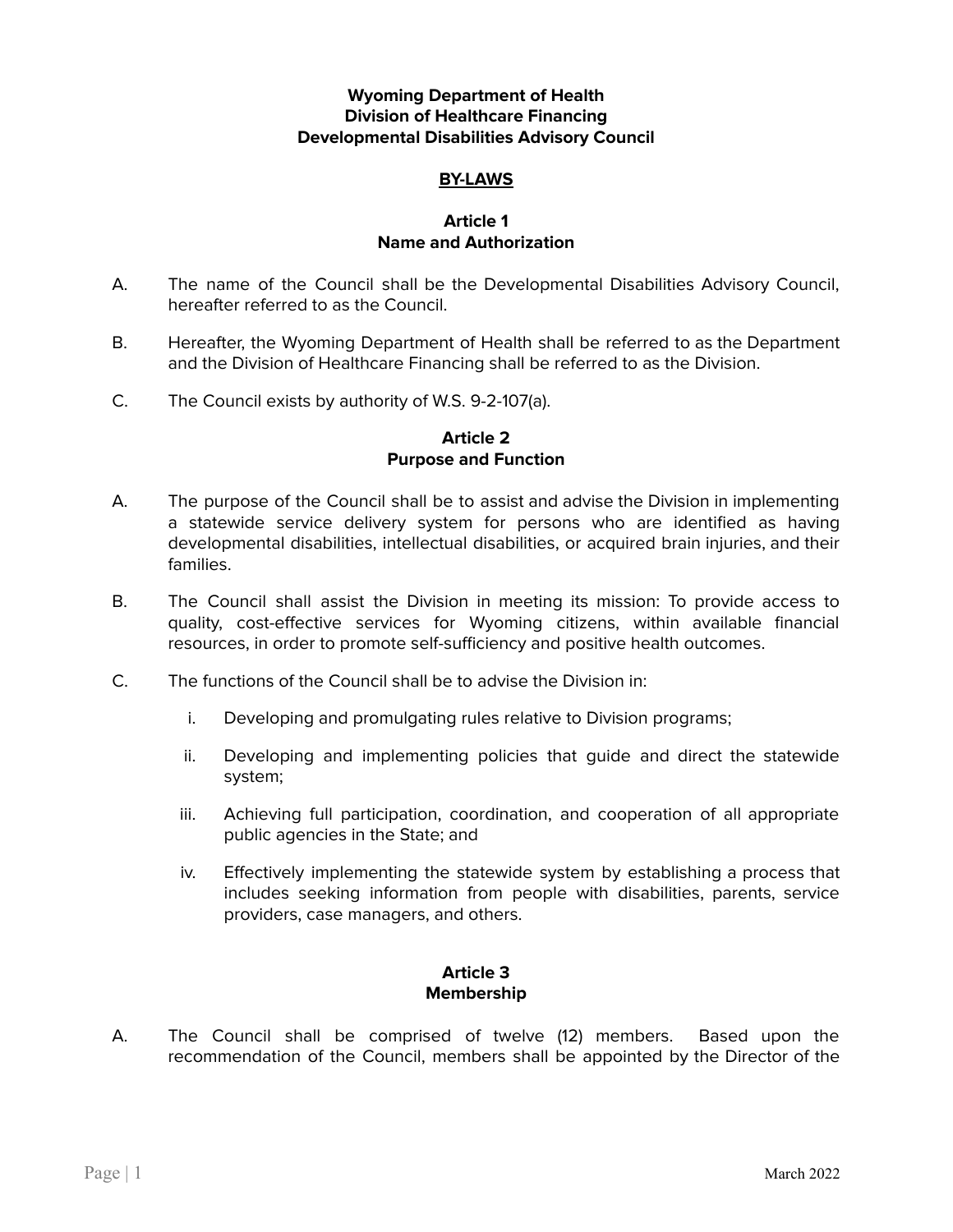Wyoming Department of Health, who shall ensure that the Council membership reasonably represents the population of the State.

- i. Two members of the Council shall be legally authorized representatives of a person with developmental disabilities, intellectual disabilities, or an acquired brain injury.
- ii. One member of the Council shall be a self-advocate.
- iii. Two members of the Council shall be Wyoming public or private providers of developmental disability, intellectual disability, or acquired brain injury services.
- iv. One member of the Council shall be a case manager providing services for a person with a developmental disability, intellectual disability, or an acquired brain injury.
- v. One member of the Council shall represent the Department of Education, Special Education Programs Division.
- vi. One member of the Council shall represent the Department of Workforce Services, Division of Vocational Rehabilitation.
- vii. One member of the Council shall represent the Governor's Council on Developmental Disabilities (WGCDD).
- viii. One member of the Council shall represent Protection & Advocacy System, Inc.
- ix. One member of the Council shall represent the Wyoming Institute for Disabilities (WIND).
- x. One member of the Council shall be the Executive Director of the Wyoming Community Service Providers (WCSP).
- B. Appointments for Council members shall be for three (3) years, beginning October 1 and ending September 30. Appointments shall be staggered and, at the discretion of the Director, some appointments may be for an indefinite term.
- C. A new member shall be oriented to the roles and responsibilities of the Council within the first ninety (90) days of the appointment.
- D. Any Council member who misses three (3) unexcused, consecutive meetings may be requested to resign their appointment.
- E. An unexpected vacancy shall be filled for the duration of the term of that appointment.
- F. No member of the Council shall cast a vote in any matter which would provide direct financial benefit to that member or otherwise give the appearance of a conflict of interest.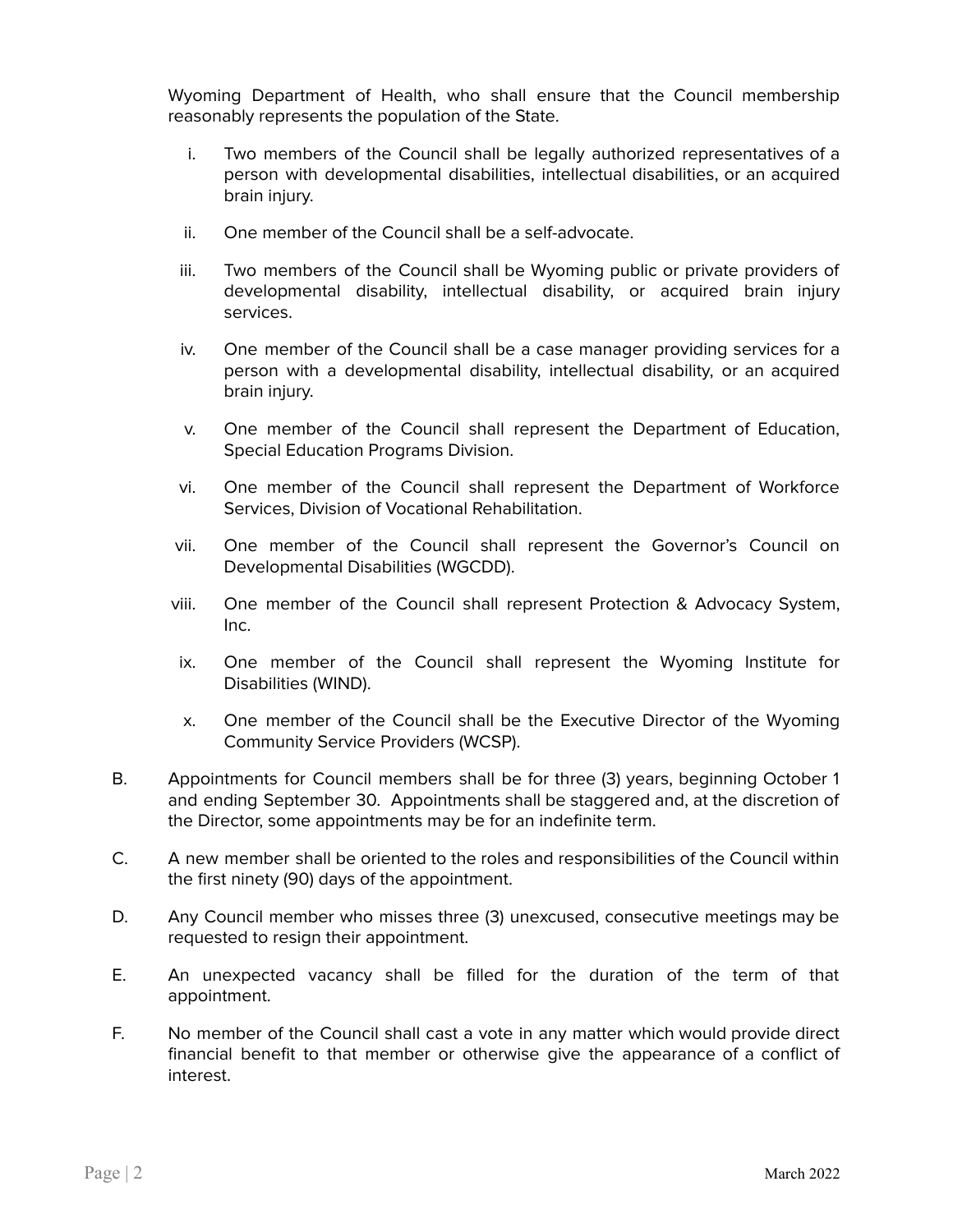G. Ex-officio members shall not have the authority to vote on any matter of Council business. However, they may vote on committee or subcommittee business.

## **Article 4 Officers and Staffing**

- A. The officers of the Council shall be the Chairperson, Vice Chairperson, and Secretary, who shall comprise the Executive Committee. The officers shall be elected for a yearly term by the appointed members of the Council.
- B. The Chairperson shall preside at meetings. In the absence of the Chairperson, the Vice-Chairperson shall conduct the meeting. If both the Chairperson and the Vice-Chairperson are absent, the Chairperson shall appoint another member to conduct the meeting. The Secretary shall review minutes of the meeting prior to distribution to Council members.
- C. The Division shall provide a coordinator to facilitate and coordinate business of the Council. The Division shall provide other staff services to the Council, as appropriate.

## **Article 5 Use of Funds by the Council**

- A. The Council may use funds under this part to:
	- i. Conduct public meetings and forums;
	- ii. Reimburse members of the Council for reasonable and necessary expenses, as per approved State of Wyoming reimbursement policy, for attending Council meetings and performing Council duties; and
	- iii. Obtain paid services of professional, technical, and clerical personnel, as may be necessary to carry out the performance of its functions under this part.
- B. Council members shall serve without compensation.
- C. The Council shall, upon request, provide interpreters for persons who are deaf and other necessary services to ensure the meetings are accessible.

# **Article 6 Meetings**

- A. Meetings shall be called by the Chairperson, Vice-Chairperson or the Developmental Disabilities Section Administrator as deemed necessary, but no less than semi-annually.
- B. A quorum necessary to conduct business shall consist of a simple majority of the appointed membership of the Council.
- C. An act of the majority of the members present at a meeting at which a quorum is present shall be the act of the Council.